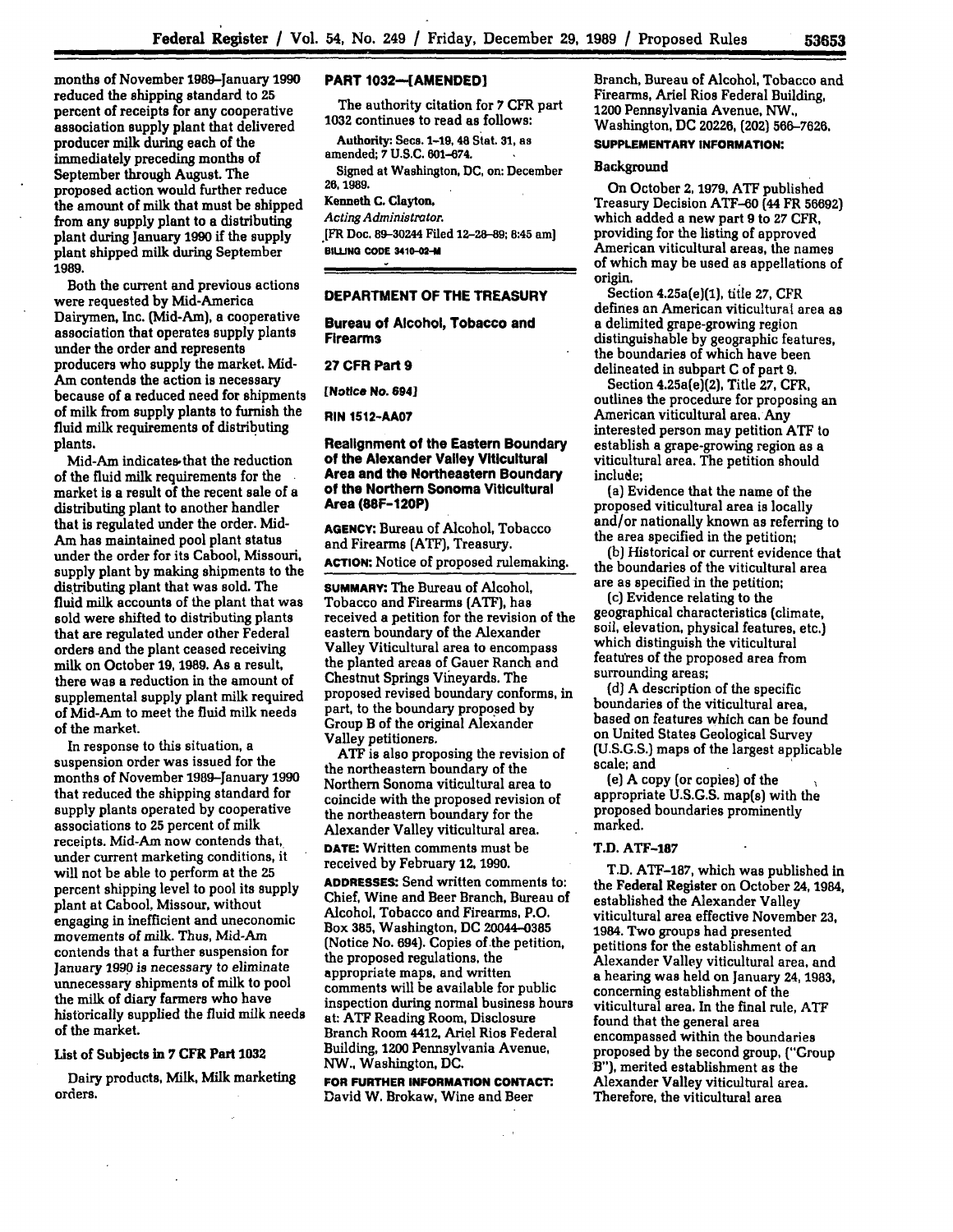established **by** the final rule generally corresponded to the area proposed **by** Group B. However, their proposed boundaries were modified to exclude several mountainous areas encompassed **by** the eastern and northwestern boundaries, which **ATF** found possessed viticultural features which were distinguished **by** geographical features from the rest of the proposed viticultural area. Specifically, **ATF** found that the mountainous areas to the east were characterized **by** soils primarily of the Goulding-Toomes-Guenoc association, while the valley floor was characterized **by** soils of the Yolo-Cortina-Pleasanton association. **ATF** noted that virtually all grapes in the Alexander Valley area were grown on the valley floor, adjacent river terraces, and the lower slopes rising out of the valley. The **U.S.G.S. 7.5** minute topographic maps consulted by **ATF** did not depict any vineyards in the mountainous areas. Finally, **ATF** found no evidence that the name Alexander Valley was locally and/or nationally known as referring to those mountainous areas, or that the historical or current boundaries of Alexander Valley had ever included those areas. Therefore, **ATF** concluded that the eastern boundaries proposed **by** Group B encompassed mountain areas which lay outside the actual geographic and viticultural limits of Alexander Valley, and those boundaries were modified accordingly.

#### Petition

**ATF** has received a petition for revision of the eastern boundary of Alexander Valley viticultural area to encompass the planted and soon-to-beplanted areas of Gauer Ranch and Chestnut Springs Vineyards. The petition was submitted **by** Edward H. Gauer of Gauer Ranch and Ellis **J.** Alden of Chestnut Springs Vineyards.

Mr. Gauer stated that his 6,000-acre ranch includes property on the valley floor and land rising to the northeast into the hills. Mr. Gauer began planting vineyards in Alexander Valley in **1972.** Over the next five years he established **251** acres of vineyards on the valley floor and at low elevations in the foothills. Since **1977** an additional 142 acres have been planted on the hillsides, and another **392** acres of potential new vineyard sites have been chosen.

Mr. Alden stated that he purchased his 1,400 acre ranch in the hills east of Geyserville in **1986** and planted his first vineyards in **1988.** Thirteen acres of Cabernet grapes are in the ground; a total of **100** acres are planted for the ranch and nearly level expanses of the upland valley on his ranch. Mr. Gauer

recently learned that a large part of his property was excluded from the official Alexander Valley viticultural area boundaries which were established in 1934. Both of the petitions originally submitted at the time included all of Mr. Gauer's hillside vineyards, as well as the site which has now been planted to Mr. Alden's vineyards. Evidence at the hearing did not focus on the exclusion of vineyards of higher elevation. Both petitioners were under the erroneous impression that their properties were included in the Alexander Valley viticultural area boundaries. However, the boundaries described in the final petition excluded a portion of Mr. Gauer's vineyards, and totally excluded **the** property currently owned **by** Mr. Alden. When T.D. **ATF-187** was issued, **ATF** was unaware that the boundaries would exclude portions of Mr. Gauer's vineyards from the Alexander Valley viticultural area. **ATF** mistakenly believed that there were no vineyards planted in the mountainous areas to the east of the eastern boundary line. The petition thus requests a revision of the northeastern boundary of the Alexander Valley viticultural area to include the vineyards owned **by** the petitioners. The proposed boundary revision would add approximately **19,085** acres of territory to Alexander Valley. **Of** these, **165** acres are currently planted to grapes, and another 460 acres will be planted within the next three to five years.

#### Northern Sonoma

ATF's proposal to revise the boundary of the Alexander Valley viticultural area affects the boundary of the Northern Sonoma viticultural area.

In the preamble to Notice No. 472 proposing the Northern Sonoma viticultural area, **ATF** stated its intention to have the proposed boundary coincide generally with the "outer" portions of the boundaries of the proposed Alexander Valley, Dry Creek Valley, Russian River Valley, and Knights Valley viticultural areas. In the preamble to T.D. ATF-204, **ATF** stated that these four areas all fit perfectly together dividing northern Sonoma County into four large areas with the Northern Sonoma area using all of the outer boundaries of these four areas with the exception of a small area having nearly **300** acres of grapevines and possessing the same geographical **features** as the rest of the Northern Sonoma area.

Therefore, **ATF** is proposing to revise the northeastern boundary of the Northern Sonoma viticultural area to coincide with the proposed revised northeastern boundary for the Alexander Valley viticultural area.

### Evidence of Name

The petitioners contend that the area within the proposed extension has always been known as being part of Alexander Valley. They submitted evidence that the area was known as Alexander Valley at the time the final boundaries were established in 1984, and has been known as part of Alexander Valley since then.

The petitioners submitted several letters from owners of neighboring vineyards, including one from a member of the Alexander Valley Appellation Committee, which stated that the area in question is locally known as part of Alexander Valley. The letters supported the petitioners' contention that their vineyards had been left out of the Alexander Valley boundaries **by** mistake.

The petitioners also submitted letters from several wineries stating that they had used grapes from the area in question in wines which were labeled as coming from the Alexander Valley. For example, a letter from Landmark Vineyards stated that they had purchased grapes from the Gauer Ranch, from both the valley floor and hillside locations, over several vintages, and had consistently designated wines made from those grapes as "Alexander Valley," including a vineyard designated "Gauer Ranch" Chardonnay which was produced in **1982,** which came entirely from one of the hillside vineyards. **A** letter from Chateau St. Jean Vineyards and 'Winery stated that they had purchased several tons of Chardonnay grapes from the Gauer estate during the late 1970s and early 1980s, and had labeled these wines to reflect their Alexander Valley heritage

The petitioners also submitted several newspaper and magazine articles which referred to the Gauer ranch as being located in the Alexander Valley area. The following list contains examples of the articles submitted:

**(1)** An article entitled "Gauer Ranch Vineyard Designation" (Sonoma County California Visitors Review, **5/8/87),** which refers to the "high-elevation vineyards of the Circle **G** (Gauer Ranch) in Alexander Valley."

(2) An article entitled "Gauer Grapes Say Sayonara California; Hello Japan" (California Visitors Review, **10/23/87),** which refers to "the premium, hillside, Alexander Valley vineyards of Gauer Estate Winery."

**(3)** An article entitled "A winery 'Department Store' for Alexander Valley" (San Francisco Chronicle, **7/20/ 87),** which refers to Mr. Gauer as an "Alexander Valley grape grower."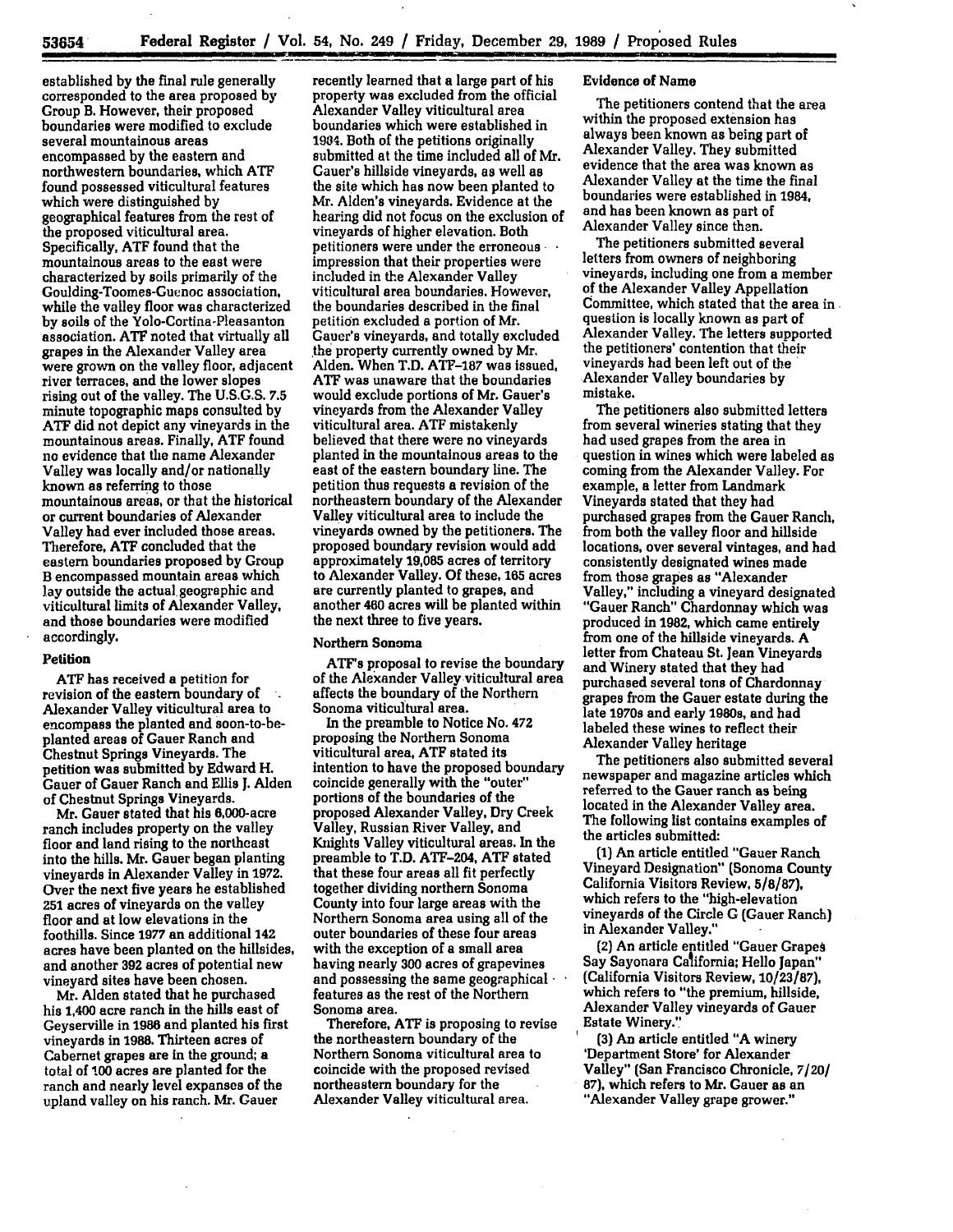(4] An article entitled "Ex-Clothes Magnate Buys Wine Complex," (The Press Democrat, **7/11/87),** which refers to Mr. Gauer's purchase of "a large wine warehouse and crushing facility near his 6,000-acre ranch in the Alexander Valley."

**(5)** An article entitled "Valley Grapes Head for Tokyo" (The Healdsburg Tribune, **10/23/87),** stating that sixty tons of "grapes from the hillside Alexander Valley Vineyards of Gauer Estate Winery" had been sent to Tokyo. **.** Finally, the petitioners submitted a

map distributed **by** the Sonoma County Wineries Association, of which over **8,000** copies have been distributed over the past **5** years, which shows the boundaries of the Alexander Valley viticultural area as encompassing the vineyards owned **by** the petitioners.

Apparently the map was created in early 1984, before the final rule on Alexander Valley was published, and the boundaries on the map are the boundaries proposed **by** Group B, not the boundaries that were adopted in the final rule. The petitioners contend that the map has been distributed on a nationwide basis, and that it has contributed to a belief on the part of wine consumers that the petitioners' vineyards were within the official boundaries of the Alexander Valley viticultural area.

Thus, the petitioners contend that the evidence establishes that the area under consideration is locally and nationally known as part of Alexander Valley.

#### Topography

 $\bar{z}$ 

The elevations found within the petitioned area are consistent with elevations inside the currently defined boundaries of Alexander Valley. Elevations in the northeastern comer of the appellation, which are the highest in the Alexander Valley viticultural area, range from **1,600** to 2,400 feet. Within the petitioned area elevations range from **600** to 2,000 feet.

The proposed amended boundary approximates a minor watershed boundary within the larger Russian River watershed. To the southwest of the proposed boundary line (i.e., the foothills currently in Alexander Valley viticultural area and the area proposed to be added to the appellation) surface water drains directly into the Russian River. To the northeast of the line, surface water drains first into Sulphur Creek and its tributaries and from there into the Russian River. This natural boundary proceeds from the top of Black Mountain along a ridge line that bisects Mr. Alden's Ranch.

# Climate

The climate of the petitioned area falls within the range of climate found inside the currently approved Alexander Valley appellation. The climate of Alexander Valley contains a certain amount of variation. For example, temperatures increase as one travels from north to south; fog affects only the southern portion of the valley. In general, the climate of Alexander Valley is characterized as a Region **III** climate according to the system developed **by** Amerine and Winkler.

No long range temperature studies for either the Gauer Ranch or Chestnut Springs Ranch have been made. However, the petitioners state that years of viticultural experience on the Gauer Ranch indicate that the area has a Region **III** climate, suitable for the production and consistent ripening of late varieties such as Cabernet Sauvignon, yet not too warm to produce excellent quality Chardonnay, a relatively early variety.

# Soils

The petitioners explain that a very general soil survey map of Sonoma County put out **by** the **U.S.** Department of Agriculture Forest Service and Soil Conservation Service (May **1972),** which categorizes soil groupings into ten types, characterizes the primarily alluvial soils of the valley floor as the Yolo-Cortina-Pleasanton Association. Proceeding northeast into the foothills, the map identifies the next soil grouping as the Goulding-Toomes-Guenoc Association. Farther east and running parallel to this association lies another grouping classified as the Yorkville-Suther Association. The rugged mountainous area beyond is mapped as the Los Gatos-Hennecke-Maymen Association. The current eastern boundary of the appellation runs within the area marked Goulding-Toomes-Guenoc, except for the expanded area in the northeast comer, which is mapped as Yorkville-Suther.

However, the petitioners state that a closer examination of **U.S.** Department of Agriculture Forest Service and Soil Conservation (May **1972)** large scale soil maps **of** the eastern half of Alexander Valley suggests that the distinctions between the general soil associations of the foothills are not so clear-cut. The close-in foothills, inside the current Alexander Valley viticultural area boundaries, contain significant quantities of many of the same soils as the foothills in the petitioned area.

The eastern foothills officially accepted as part of Alexander Valley show substantial areas of Suther loam,

Laughlin loam, Suther-Laughlin loams, Spreckels loam soils, and smaller areas of Sobrante loam, Yorkville clay loam, Pleasantown gravelly loam, Josephine loam, Hennecke gravelly loam, and others including Montara cobbly clay loam, Guenoc gravelly silt loam, Supan silt loam, and Toomes rocky loam. The principal soils in this list are classified as uplands range soils.

The petitioned area shows predominantly Suther loam, Laughlin loam, Suther-Laughlin loams, Yorkville clay loam, and Sobrante loam soils, with smaller areas of Josephine loam, Hennecke gravelly loam, and others. The principal soils, here again, are classified as uplands range soils.

The area outside the proposed amended boundary has large areas of Hennecke gravelly loam, Los Gatos gravelly loam, Stonyford gravelly loam, Josephine loam, Suther-Laughlin loams, Hugo very gravelly loam, and Laughlin loam soils, and smaller areas of Maymen gravelly sandy loam, Hugo-Atwell complex, rock land, and others. The principal soils in this group are mountainous/wilderness type soils.

Thus, the petitioners state that in the eastern foothills of Alexander Valley, like in most parts of Sonoma County, there is a great diversity of soil types. There are, however, unifying themes as well. As described above, the same soils reappear throughout the foothills. East of the proposed amended boundary, where the terrain becomes appreciably more rugged, different soil types appear and become predominant.

# Public Participation-Written Comments

**ATF** requests comments from all interested persons. Comments received on or before the closing date will be carefully considered. Comments received after that date will be given the same consideration if it is practical to do so, but assurance of consideration cannot be given except to comments received on or before the closing date.

**ATF** will not recognize any submitted material as confidential. Comments may be disclosed to the public. Any material which the commenter considers to be confidential or inappropriate for disclosure to the public should not be included in the comments. The name of the person submitting a comment is not exempt from disclosure.

Any interested person who desires **an** opportunity to comment orally at a public hearing on the proposed regulations should submit his or her request, in writing, to the Director within the 45-day comment period. The Director, however, reserves the right to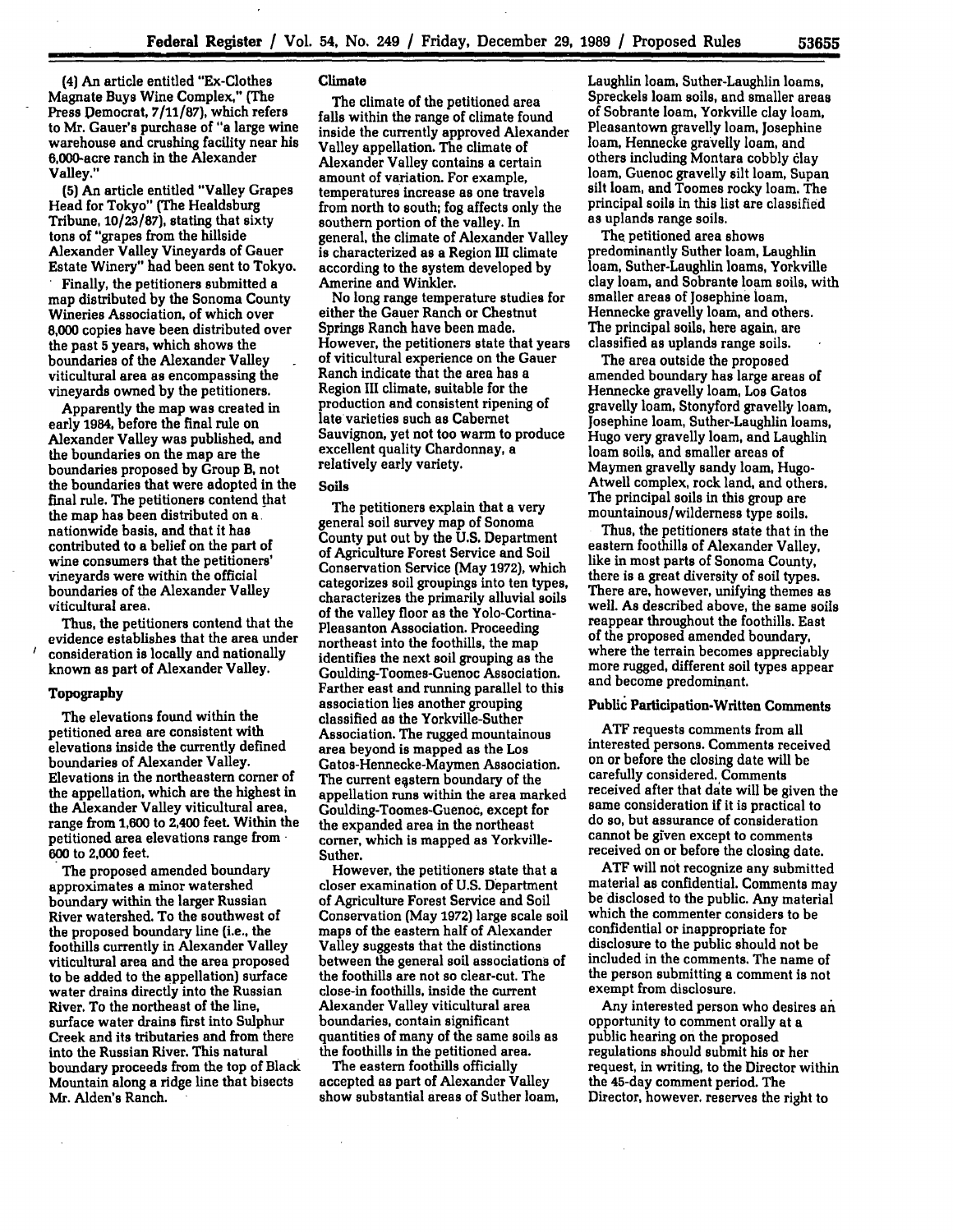determine, in light of all circumstances, whether a public hearing will be held.

# Regulatory Flexibility Act

It is hereby certified that this proposed regulation will not have a significant economic impact on a substantial number of small entities. Accordingly, a regulatory flexibility analysis is not required because the proposal, if promulgated as a final rule, is not expected **(1)** to have secondary, or incidental effects on a substantial number of small entities; or **(2)** to impose, or otherwise cause a significant increase in the reporting, recordkeeping, or other compliance burdens on a substantial number of small entities.

### Executive Order **12291**

It has been determined that this proposed regulation is not a major regulation as defined in **E.0.** 12291 and a regulatory impact analysis is not required because it will not have an annual effect on the economy **of \$100** million or more; it will not result in a major increase in costs or prices for consumers, individual industries, agencies or geographical regions; and it will not have significant adverse effects on competition, employment, investment, productivity, innovation, or on the ability of the United States-based enterprises to compete with foreignbased enterprises in domestic or export markets.

### Paperwork Reducton Act

The provisions of the Paperwork Reduction Act of **1980,** Public Law 96- 511, 44 **U.S.C.** chapter **35,** and its implementing regulations, **5** CFR part **1320,** do not apply to this notice because no requirement to collect information is proposed.

#### Drafting Information

The principal author of this document is David W. Brokaw, Wine and Beer Branch, Bureau of Alcohol, Tobacco and Firearms.

List of Subjects in **27** CFR Part 9

Administrative practice and procedure, Consumer protection, Viticultural areas, Wine.

## Authority **And** Issuance

**27** CFR Part **9,** American Viticultural Areas, is amended as follows:

# **PART 9-[AMENDED]**

Paragraph **1.** The authority citation for Part **9** continues to read as follows:

Authority: **27 U.S.C. 205.** • **-**

Par. 2. Section **9.53** is amended **by** revising paragraphs (c) **(37)** through **(42),** removing paragraphs (c) (43) and (44), and redesignating paragraphs (c) (45) and (46) as (c) (43) and (44) to read as **follows:**

#### **§ 9.53 Alexander Valley**

# \* \* \* \* **\*:** (c) Boundary **\* \* \***

**(37)** Then northerly along the western lines of Section 4, of T. 9 **N,** R. **8** W., and Sections **33, 28,** 21, **16,** and **9** of T. **10 N.,** R. **8** W.;

**(38)** Then westerly along the northern lines of Sections **8** and **7,** T. **10 N.,** R. **8** W. and Section 12, T. **10 N.,** R. **9** W. to the southeastern corner of Section 2, T. **10 N.,** R. **9** W.;

**(39)** Then northwesterly in a straight line to the eastern line of Section **3** at **38** degrees 45 minutes latitude, T. **10 N.,** R. **9 W.;**

(40) Then westerly along latitude line **38** degrees 45 minutes to the point lying at 122 degrees **52** minutes **30** seconds longitude;

(41) Then northwesterly in a straight line to the southeast corner of Section 4, T. **11** N., R. **10** W., on the Asti, Quadrangle map;

(42) Then northeasterly in a straight line to the southeast corner of Section 34, T. 12 **N.,** R. **10** W.;

Par. **3.** Section **9.70(b)** is revised to read as follows:

#### **§ 9.70 Northern Sonoma** \* \* \* \* \*

(b) *Approved maps.* The approved maps for determining the boundary of the Northern Sonoma viticultural area are the U.S.G.S. Topographical Map of Sonoma County, California, scale **1:100,000,** dated **1970,** the Asti Quadrangle, California, **7.5** minute series (Topographic) Map, dated **1959,** photorevised 1978, and the Jimtown Quadrangle, California-Sonoma County, **7.5** Minute series (Topographic) Map, dated **1955,** photorevised **1975.**

Par. 4. Section **9.70** is amended **by** revising paragraphs (c) **(10)** through **(26)** and **by** removing paragraphs (c) **(27)** and **(28)** to read as follows:

(c) Boundary **\* \* \* (10)** The boundary proceeds northerly

along the western lines of Sections 4, of Township 9 North, Range **8** West, and Sections **33, 28,** 21, **16,** and **9** of' Township **10** North, Range **8** West on the Jimtown Quadrangle map.

**(11)** The boundary proceeds westerly along the northern lines of Sections **8** and **7,** Township **10** North, Range **8** West and Section 12, Township **10** North, Range 9 West to the southeastern corner of Section 2, Township **10** North, Range **9** West.

(12) The boundary proceeds northwesterly in a straight line to the eastern line of Section **3** at **38** degrees 45 minutes latitude, Township **10** North,

**(13) The boundary proceeds westerly** along latitude line **38** degrees 45 minutes to the point lying at 122 degrees **52** minutes **30** seconds longitude.

(14) The boundary proceeds northwesterly in a straight line to the southeast corner of Section 4, Township **11** North, Range **10** West, on the Asti, Quadrangle map.

**(T5)** The boundary proceeds northeasterly in a straight line to the southeast corner of Section 34, Township 12 North, Range **10** West.

**(16)** The boundary proceeds north along the east boundary of Section 34, Township 12 North, Range **10** West on the **U.S.G.S.** Topographical Map of Sonoma County-Mendocino County line.

**(17)** The boundary proceeds along the Sonoma County-Mendocino County line west then south to the southwest corner of Section 34, Township 12 North, Range 11 West.

**(18)** The boundary proceeds in a straight line east southeasterly to the southeast corner of Section 2, Township 11 North, Range 11 West. **1**

**(19)** The boundary proceeds in a straight line south southeasterly to the southeast corner of Section 24, Township **11** North, Range 11 West.

(20) The boundary proceeds in a straight line southeasterly across Sections **30, 31,** and **32** in Township 11 North, Range **10** West, to the point at **38,** degrees 45 minutes North latitude parallel and **123** degrees **00** minutes East longitude in Section **5,** Township **10** North, Range **10** West.

(21) The boundary proceeds along this latitude parallel west to the west line of Section **5,** Township **10** North, Range **11** West.

(22) The boundary proceeds along the section line south to the southeast corner of Section **18,** Township **9** North, Range **11** West.

**(23)** The boundary proceeds in a straight line southwesterly approximately **5** miles to the peak of Big Oat Mountain, elevation 1404 feet.

(24) The boundary proceeds in a straight line southerly approximately 2 **%** miles to the peak of Pole Mountain, elevation 2,204 feet.

(25) The boundary proceeds in a straight line southeasterly approximately 4 **%** miles to the confluence of Austin Creek and the Russian River.